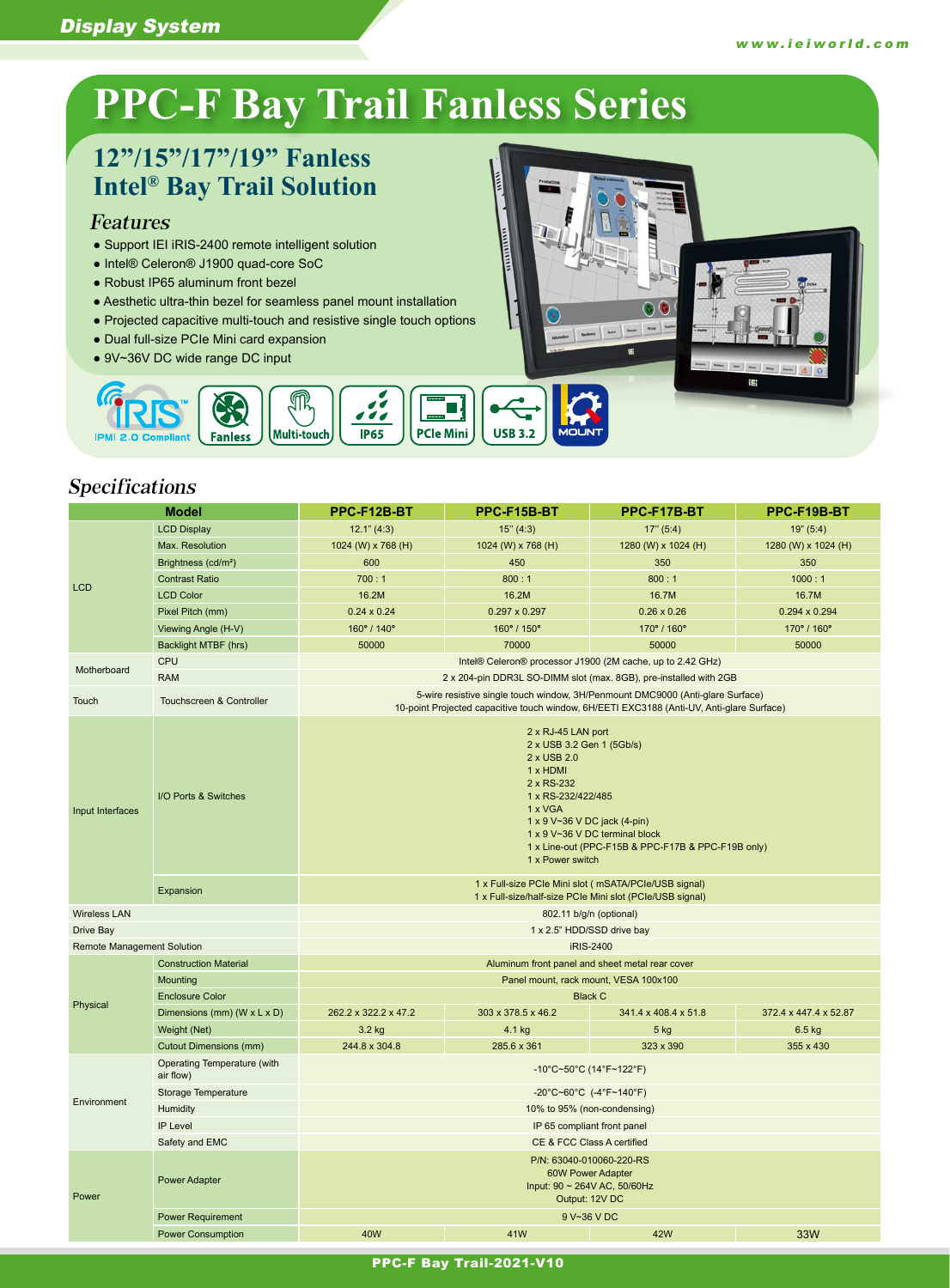# Ordering Information

| Part No.                  | Description                                                                                                                                                                                                  |
|---------------------------|--------------------------------------------------------------------------------------------------------------------------------------------------------------------------------------------------------------|
| PPC-F12B-BTi-J1/2G/PC-R13 | 12.1" 600 cd/m <sup>2</sup> XGA Panel PC with Intel® Celeron® Processor J1900, TDP 10W, 2GB RAM*1, support iRIS-2400, black color, 9-36V DC input,<br>projected capacitive touch window with AG coating, R13 |
| PPC-F12B-BTi-J1/2G/R-R13  | 12.1" 600 cd/m <sup>2</sup> XGA Panel PC with Intel® Celeron® Processor J1900, TDP 10W, 2GB RAM*1, support iRIS-2400, black color, 9-36V DC input,<br>resistive touch window with AG coating, R13            |
| PPC-F15B-BTi-J1/2G/PC-R23 | 15" 450 cd/m <sup>2</sup> XGA Panel PC with Intel® Celeron® Processor J1900, TDP 10W, 2GB RAM*1, support iRIS-2400, black color, 9-36V DC input, projected<br>capacitive touch with AG coating, R23          |
| PPC-F15B-BTi-J1/2G/R-R23  | 15" 450 cd/m <sup>2</sup> XGA Panel PC with Intel® Celeron® Processor J1900, TDP 10W, 2GB RAM*1, support iRIS-2400, black color, 9-36V DC input, resistive<br>touch window with AG coating, R23              |
| PPC-F17B-BTi-J1/2G/PC-R13 | 17" 350 cd/m <sup>2</sup> SXGA Panel PC with Intel® Celeron® Processor J1900, TDP 10W, 2GB RAM*1, support iRIS-2400, black color, 9-36V DC input,<br>projected capacitive touch window with AG coating, R13  |
| PPC-F17B-BTi-J1/2G/R-R13  | 17" 350 cd/m <sup>2</sup> SXGA Panel PC with Intel® Celeron® Processor J1900, TDP 10W, 2GB RAM*1, support iRIS-2400, black color, 9-36V DC input,<br>resistive touch window with AG coating, R13             |
| PPC-F19B-BTi-J1/2G/PC-R12 | 19" 350 cd/m <sup>2</sup> SXGA Panel PC with Intel® Celeron® Processor J1900, TDP 10W, 2GB RAM*1, support iRIS-2400, black color, 9-36V DC input, AG<br>projected capacitive touch window, R12               |
| PPC-F19B-BTi-J1/2G/R-R12  | 19" 350 cd/m <sup>2</sup> SXGA Panel PC with Intel® Celeron® Processor J1900, TDP 10W, 2GB RAM*1, support iRIS-2400, black color, 9-36V DC input, AG<br>resistive touch window. R12                          |

# **Options**

| Item                                               | PPC-F12B                      | PPC-F15B                             | PPC-F17B                             | PPC-F19B                             |  |
|----------------------------------------------------|-------------------------------|--------------------------------------|--------------------------------------|--------------------------------------|--|
| Arm                                                | <b>ARM-31-RS</b>              |                                      |                                      |                                      |  |
| Stand                                              | STAND-C12-R10<br>STAND-A12-RS | <b>STAND-C19-R10</b><br>STAND-A19-RS | <b>STAND-C19-R10</b><br>STAND-A19-RS | <b>STAND-C19-R10</b><br>STAND-A19-RS |  |
| <b>Wall Mount Kit</b>                              | WK-190MS-R10                  |                                      |                                      |                                      |  |
| Panel Mount Kit                                    | FPK-09-R10                    | FPK-10-R10                           | FPK-10-R10                           | <b>FPK-11-R10</b>                    |  |
| <b>Rack Mount Kit</b>                              | <b>FRK12-R10</b>              | <b>FRK15-R10</b>                     | <b>FRK17-R10</b>                     | <b>FRK19P-R10</b>                    |  |
| Wi-Fi Kit                                          | EMB-WIFI-KIT01-R20            | EMB-WIFI-KIT11-R20                   | EMB-WIFI-KIT11-R20                   | EMB-WIFI-KIT11-R20                   |  |
| <b>iRIS</b><br>(IEI Remote Intelligent System) Kit | <b>iRIS-2400-RS</b>           |                                      |                                      |                                      |  |

# Packing List

PPC-F12B

| Item                  | $Q'$ ty | Remark                               |
|-----------------------|---------|--------------------------------------|
| PPC-FxxB-BTi Panel PC |         |                                      |
| <b>Power Cord</b>     |         | Part numbers vary by regions         |
| <b>Screw Pack</b>     |         | Including necessary screws           |
| <b>Power Adapter</b>  |         | 9V~36V DC (P/N: 63040-010060-220-RS) |



# PPC-F Bay Trail-2021-V10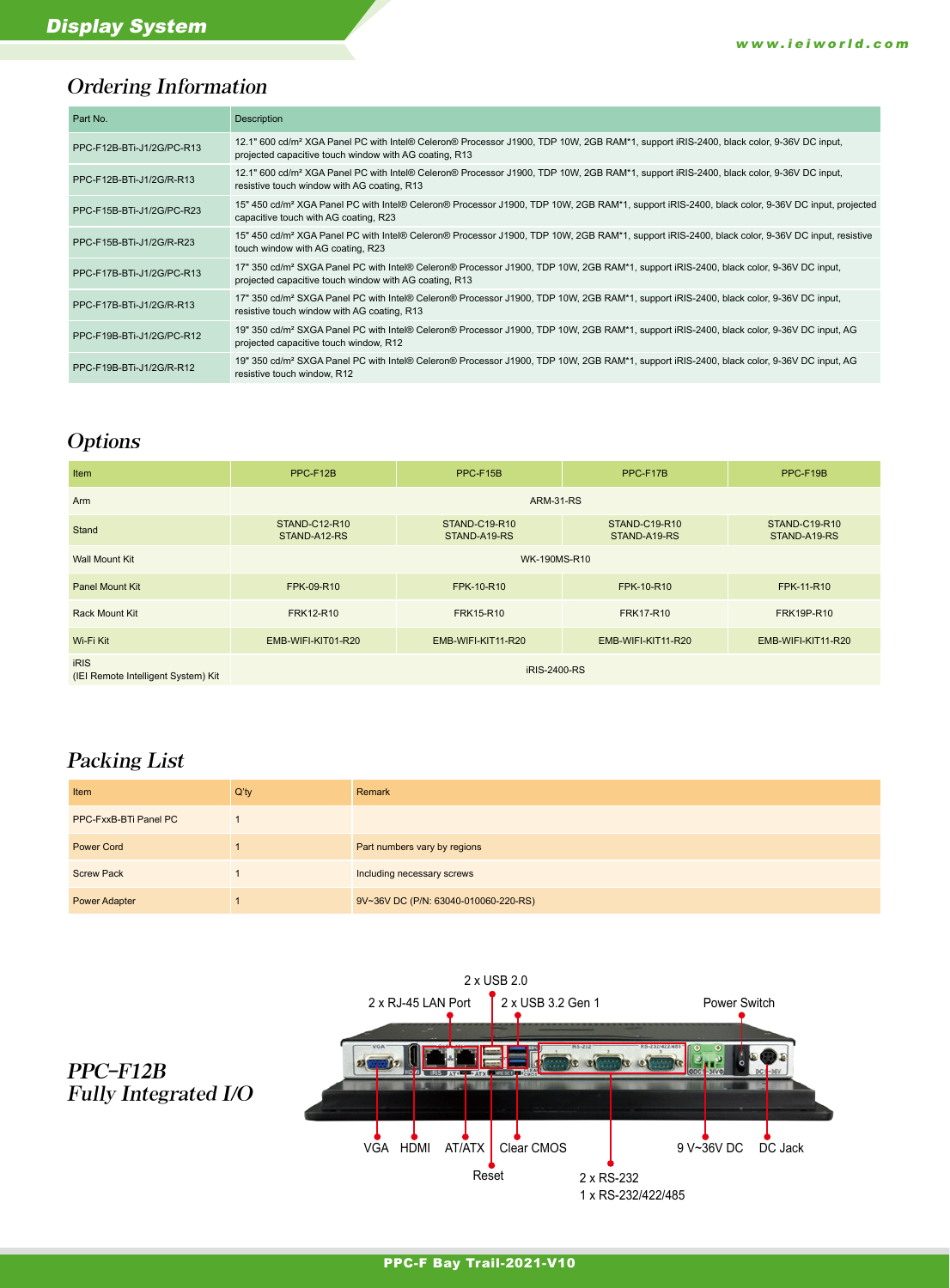